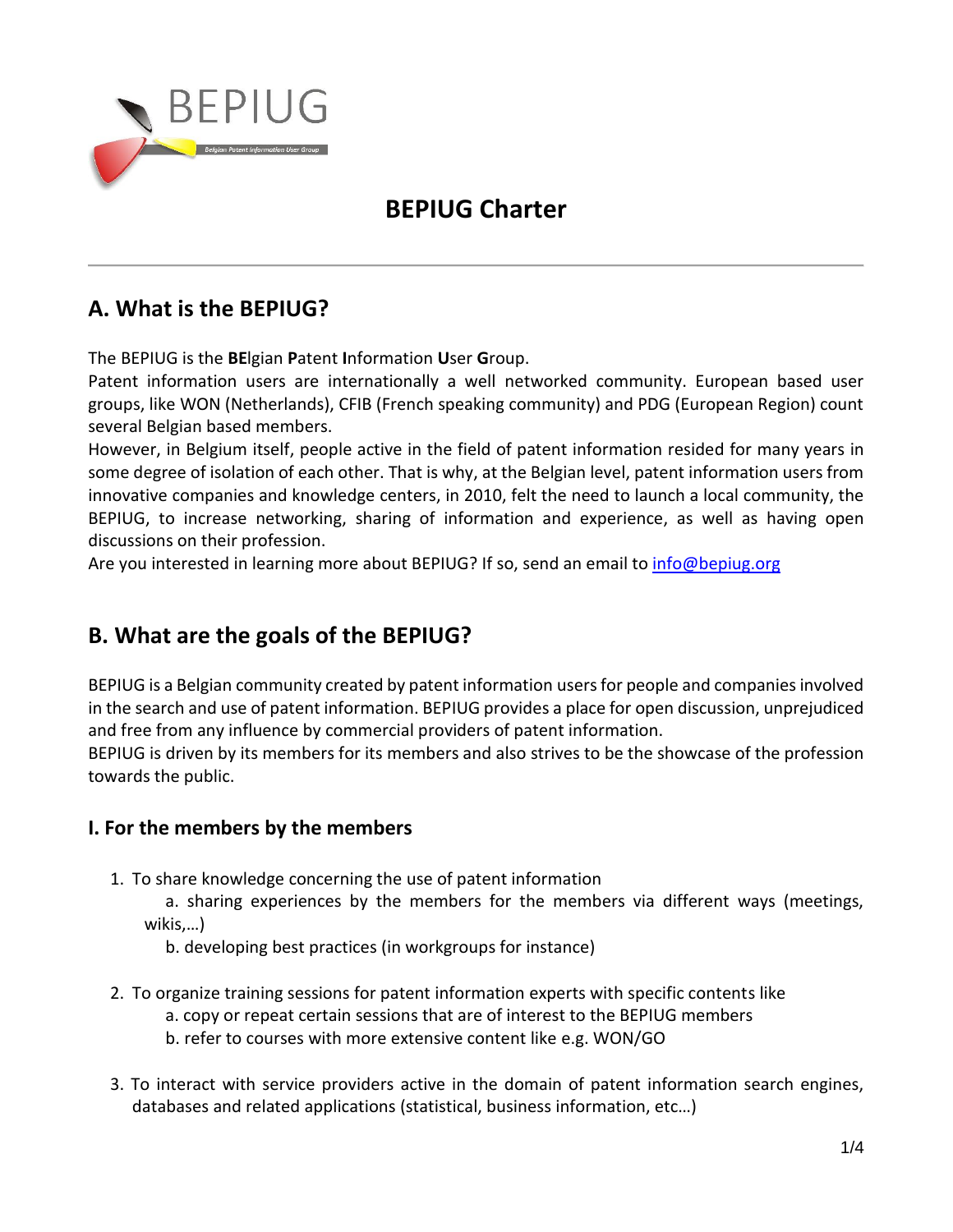- 4. To interface with the national & international organizations on matters of patent information
- 5. To follow up and be the point of contact with CEPIUG (among others) on the matter of examination & certification of PI specialists
- 6. To share the calendar of events related to patent information
- 7. To promote networking by sharing meta information (contact data of members, career opportunities,…) amongst their members.

### **II. Towards the public by the members**

- 1. To give market exposure to the profession of patent information experts
	- a. contact point (for new members,…)
	- b. showcase of the profession (job description,…)
- 2. To provide a gateway to resources of PI expertise
	- a. general introductory courses (like WON/GO)
	- b. service providers (ut supra)
	- c. …

## **C. How is the BEPIUG organized?**

BEPIUG is a non-statutory community of individual members. A steering committee (sometimes simply referred to as 'board') takes care of the organization of BEPIUG and its activities.

### **I. Membership**

#### *1. General membership.*

Anyone can apply for being member of the BEPIUG, except for commercial providers of patent information search engines, databases and related applications.

Membership applications are communicated to all members of the BEPIUG. When applying for membership it will be requested to agree on the code of conduct. Unless at least one member opposes a membership, within a period of one month, the applicant becomes member. Hence, membership application will be pending at least for one month.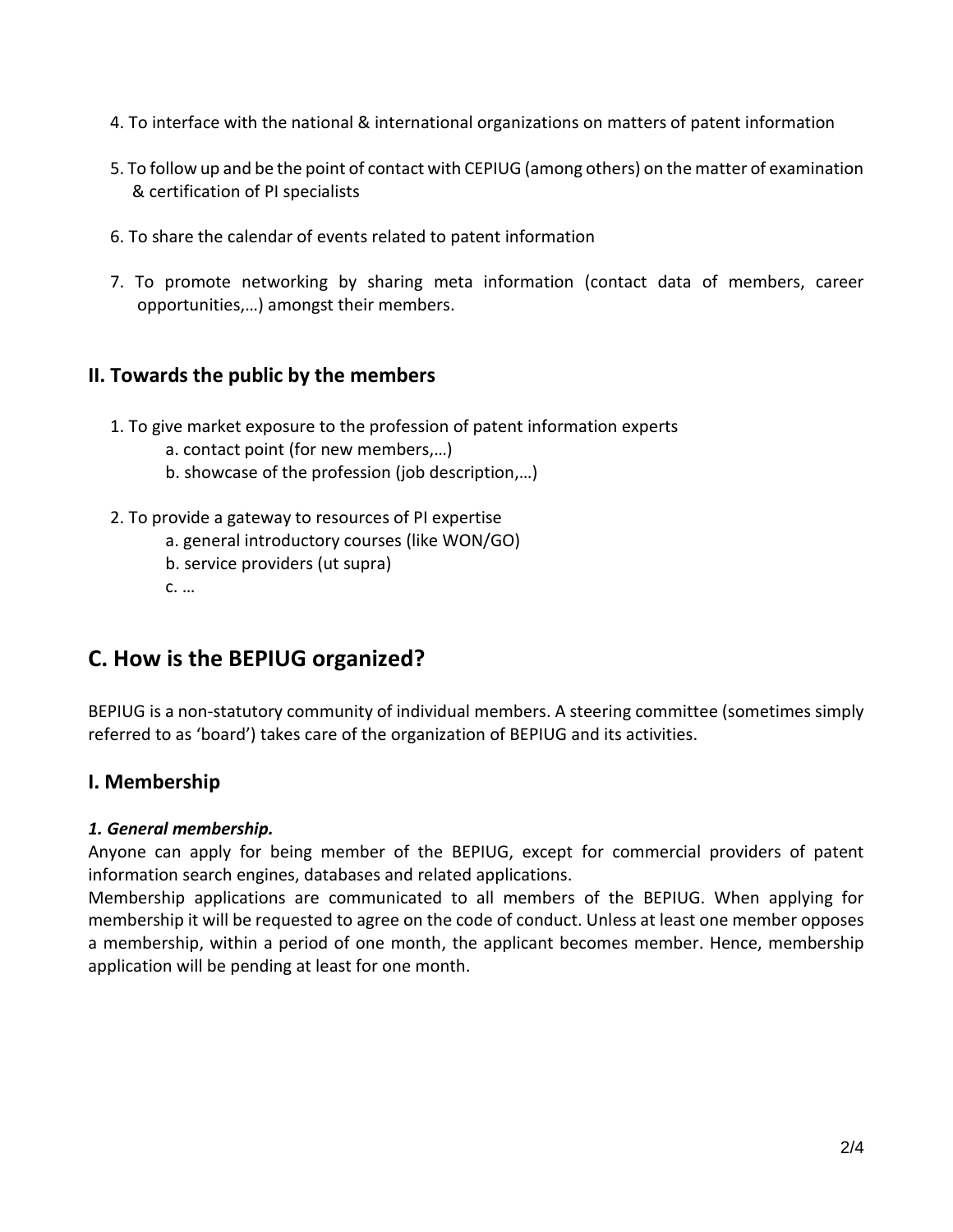When the membership is opposed, a debate<sup>1</sup> will be organized by the steering committee in which the attending members decide on the membership application by voting<sup>2</sup>. In case of a voting, at least 2/3 of the attending members needs to be in favor of the membership to BEPIUG to approve it. If the voting results in less than 2/3 of the number of attending members the membership is refused. In order to be valid, the voting requires a quorum of 50 % of the members voting. If the quorum is not reached, the voting has to be reorganized. Until the next voting, the membership remains pending.

#### *2. General membership duration***.**

Membership of the BEPIUG is in principle unlimited in time. Only on personal request, in case of misconduct (see section III), or when the BEPIUG is informed about the death of a member, membership can be concluded. It is, however, the responsibility of the member to keep their contact details at the BEPIUG up-to-date. Changes should be sent as soon as possible to *info@bepiug.org*. Not being able to contact a member for one calendar year will, for practical reasons, lead to automatic termination of the membership.

### **II. Steering committee**

#### *1. Duty and size of the steering committee*

The duty of the BEPIUG steering committee is to take care of all organizational matters and to safeguard the continued existence of the BEPIUG.

The steering committee consist of a maximum of 9 members.

### *2. Steering committee membership*

Every year at least 1/3 of the steering committee positions will be open for election, on a rotating basis. If a steering committee member steps down this will count as one of the open positions. Steering committee members may be re-elected without restrictions.

Any member of the BEPIUG can apply for membership of the steering committee. When there are more candidates than open positions, a member voting will be organized during the user meeting. This voting will be announced to all members and will be put on the user meeting agenda. Candidates will be selected as steering committee member in order of the number of votes they received. The chairman of the steering committee is selected by voting of the steering committee members.

## **III. Code of conduct**

In order to become member, applicants need to declare they agree to comply with the code of conduct. Members can be excluded when they are found not respecting it. When the latter occurs, any member may call for a debate and voting following the same procedure as the debate and voting on membership.

 $<sup>1</sup>$  The debate and voting can be held using web tools.</sup>

<sup>2</sup> Every individual member holds one vote